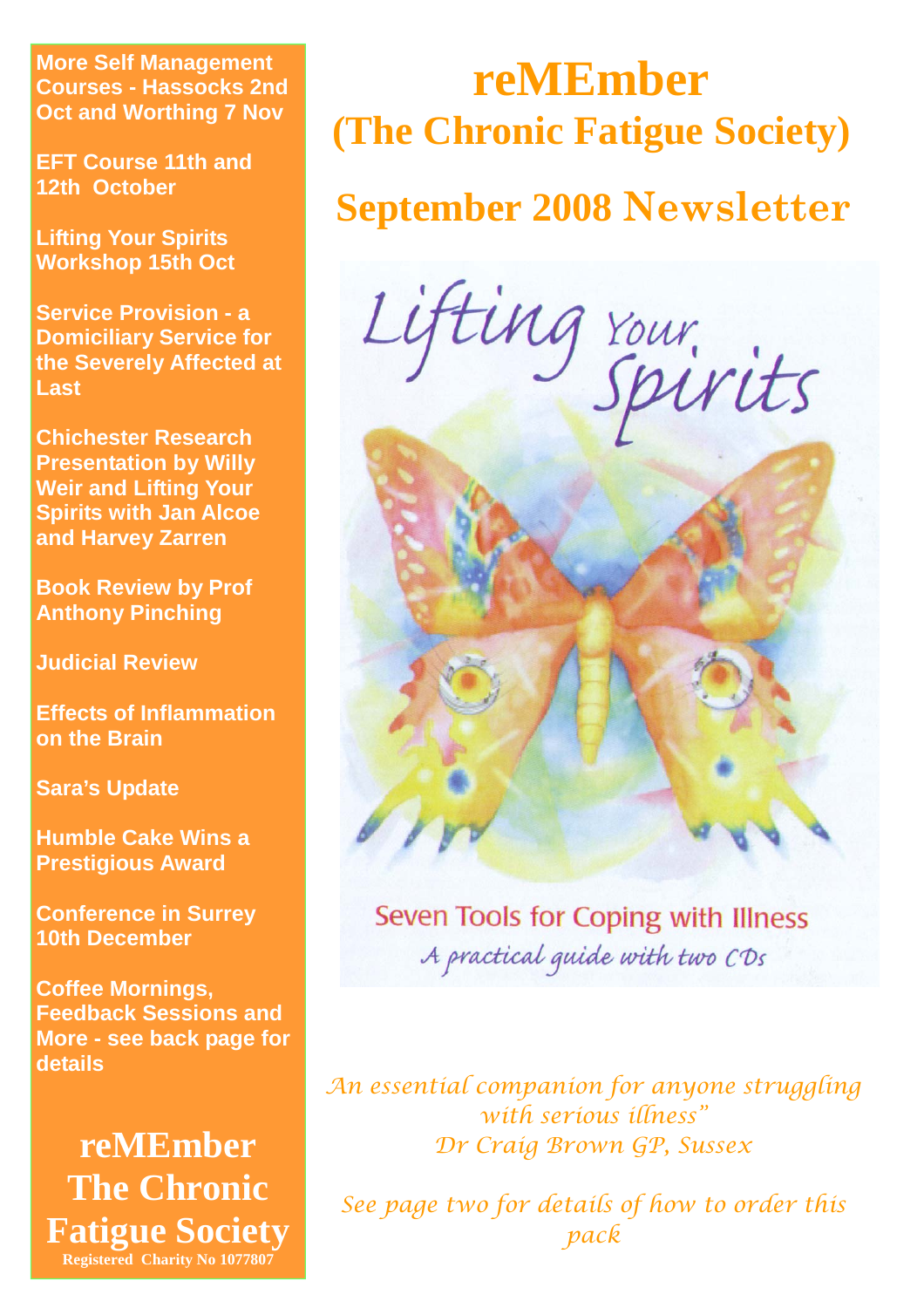### Lifting Your Spirits

#### **Tools for Self-Healing**  Jan Alcoe

Jan Alcoe is a writer and trainer in health and social care. She was diagnosed with cancer in the summer of 2005 and has completed a lengthy but successful treatment. Here she shares some tools for self-healing which she used to cope with her illness and to promote her recovery.

The shock of a diagnosis like cancer causes major disturbance within all levels of our being – physical, mental, emotional and spiritual, as well as in relationships with family, friends, work and other spheres of living. Familiar footholds, in terms of our roles, routines, goals and plans, fall away as we are confronted with the big life issues which serious illness present – Why this? Why me? Why now? We may feel beset by a rollercoaster of emotions, we may feel alone and separate from normal life, we may feel out of control in terms of what is happening. However, each of us has a vast capacity to promote selfhealing if we can access our inner selves and rediscover the qualities and resources we have forgotten we have. There are several healing tools we can use to do this. All of them help us to bypass our anxious, thinking minds and find a place of strength and stability within. We can use them to express our true selves and to heal on all levels.

#### **The power of meditation**

Many of us say that we can't meditate because we cannot still the mind. Instead of trying to stop thinking, just focus on peaceful thoughts. Even a minute spent in this way can take your mind off pain and anxiety and leave you feeling refreshed. It can also help us to surface some inner qualities, for example, love or patience, which can fill us up and make us feel strong. Sometimes it can be difficult to sit still, but you can still meditate while going about your everyday tasks or while walking.

'Following my diagnosis, I find it difficult to meditate. My mind teems with anxious thoughts and is drawn to what is going on in my body, in particular to the pain experienced from a fastgrowing tumour. However, there are fleeting moments in which I can just observe my pain, as if I were detached from the physicality of my body. It is in these moments that I begin to experience a growing sense of peace, and with it, a reduction in pain and fear. I notice a settling in myself and a feeling of growing strength in just 'being' with the

confusion, the implications and the challenges of the illness and its treatment. As I begin to feel calmer, negative thoughts and emotions occur less frequently. More and more of the time I feel content in just being. Sometimes I even feel great waves of happiness and a sense of connection with everything.'

#### **Healing pictures**

Using our senses to visualise a healing scene can help us to cope with difficult treatments and procedures. Take a few moments to relax and picture in your mind a lovely wood or room you can visit whenever you need to. Create a beautiful chair you can imagine reclining on when you have a treatment or examination. See yourself calm and smiling, accepting the treatment with gratitude. You can picture a radiotherapy therapy treatment as a shaft of sunlight or add other, helpful details to support yourself. Practise going to this healing place before, during and after your treatments.

#### **Giving thanks**

It may sound odd to be grateful when we are experiencing serious illness. But giving thanks is like a plate of nourishing food. It is healing to ourselves and ensures that we receive many good wishes from others! Begin with yourself. Thank yourself every day for how well you are doing. Extend your thanks to those who are supporting you by telling them what a difference they have made. You may then feel ready to fully appreciate the treatment you are receiving, even if it is difficult. It is so much better to have good feelings in your body and mind, than feelings of bitterness and resentment. Of course, you can extend your appreciation into a spiritual practice by giving thanks to God, to the universe or to a greater consciousness.

#### **Laugh and the world laughs with you**

Cancer is a serious business, but there is no need for us to give up sharing moments of laughter and playfulness. In fact, laughter has many physical and mental benefits and is a great healer. Ask your friends to share their best jokes with you, watch a funny film, and allow your sense of playfulness to come to the fore. You will find that you are expressing your true self and that this will make you feel energised and alive.

#### **Be creative!**

Many people say they are not creative because they can't draw or paint. However, we are all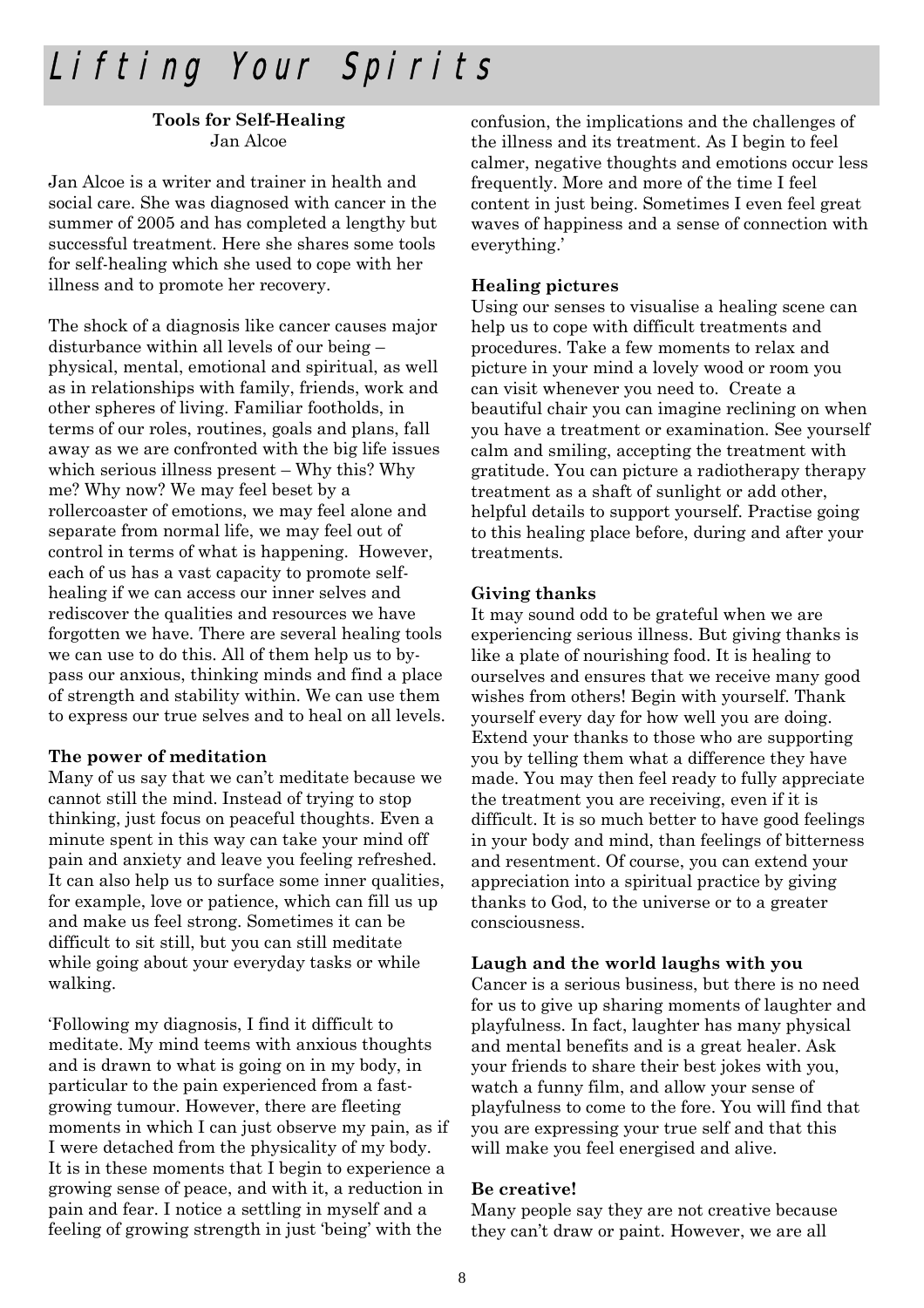## Lifting Your Spirits

creative beings and giving expression to our creative gifts helps us to heal. Some of us do turn to art or music during illness and discover abilities we didn't know we had. However, we can do most things in a creative way, whether it is arranging hair on a head, plants in a garden, words on a page, or food on a plate. Let your creativity have a voice without being judgmental or critical of what you produce. You will find it brings moments of deep, timeless peace, as well as a chance to discover who you truly are.

#### **Time for reflection**

Experiencing cancer is often described as a journey. It can make us look at our lives and ourselves in new ways, bringing surprising insights and valuable learning. It can help to capture some of this by keeping a journal, making a collage of pictures or writing a poem. Always try to focus on how far you have come, not how far you have to go. You will then experience feelings of achievement and satisfaction in your own strength and qualities.

These healing tools can be described as 'spiritual' tools because they connect us with the essence of who we really are, and with a wider sense of belonging. If you practise them and play with them you will discover the power of your own selfhealing.

#### Not drowning but waving!

I walked sure-footed along the beach where the sand was packed-down hard and the curve of its whiteness set out my path ahead.

A rogue wave washed me into the sea and I struggled in the swell of an ocean without form or limits, my feet floating free of any surface below.

I tried to swim towards the shore but the currents took hold of my body and kept me apart from all I had known.

Alone in a vastness of being, as I floated in the bottomless blue, everything I thought I was, thought I did, began to sink away.

I tried to plan my return to the known-ness of land but my mind stayed full of a thousand thoughts without direction or intent, while I trod the waters of past suffering.

As the tides closed over and around me I felt an enormous peace and stillness within. I was, after all, not alone, not separate, but a spark of light in a great, teeming sea of life.

Not drowning, but waving!

Jan Alcoe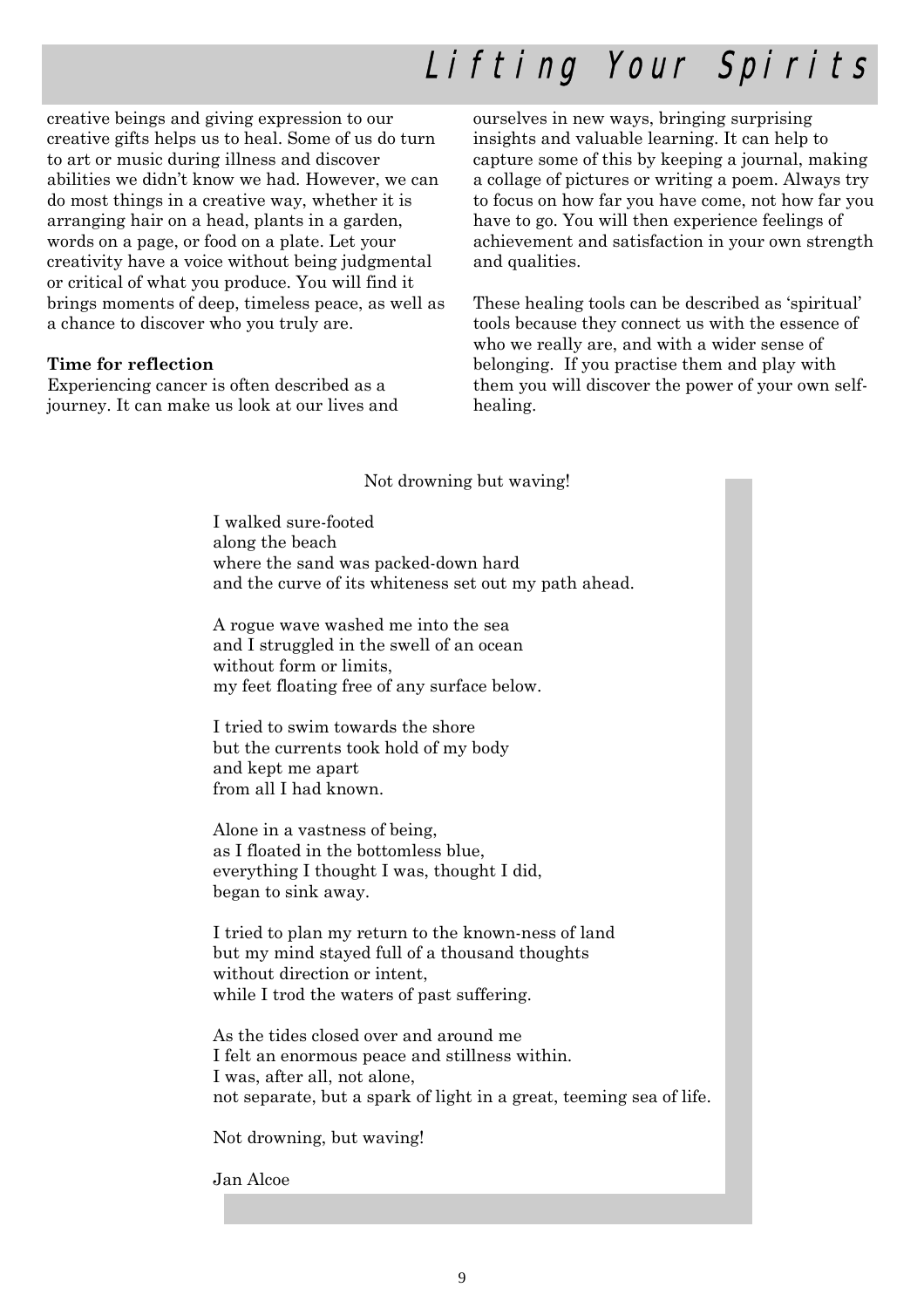#### **LIFTING YOUR SPIRITS**

#### **London 10th July 2008**

The launch of Jan Alcoe's package "Lifting Your Spirits", published by the Janki Foundation for Global Health Care, took place at the Waterloo Campus of Kings College, London on Thursday 10th July. Janice, Bill, Sally Roberts and Dr Willy Weir attended on behalf of reMEmber.

Before Jan spoke Dr Harvey Zarren of the United States, a cardiologist who is also a holistic practitioner, gave a short talk explaining that wellness was not just to do with the body. There were mental, emotional, spiritual and social dimensions all of which can make your illness feel worse. Conventional and complementary medicines and self-healing techniques can all be of great help. Jan's package was an excellent model for this.

 In her presentation Jan covered all the points made in her article "Tools for self-healing" which precedes this report. The seven tools are set out here.

 Tool 1 – Meditation. Jan said she had found meditation good for general health, relief of pain and stress and connection with spiritual peace. She admitted it could be difficult to remain in silence but the benefits made it worthwhile.

 Tool 2 – Visualisation. This was about picturing good health, and using all our senses to visualise. Visualisation would help us to relax and boost resilience and immunity. It had helped her to deal with radiotherapy and chemotherapy. She had shunned negative words like "toxic" and "burning" and had visualised her chemotherapy as a beautiful golden liquid, helping to heal her cells.

 Tool 3 – Appreciation – giving thanks. Jan said "I am grateful for just being here today". She said that when she appreciates herself and others it creates an atmosphere of mutual respect. She even showed deep gratitude to all her medication. This helps to form a virtuous circle.

 Tool 4 – Creativity. This was about learning to express ourselves. Art therapy and music therapy were being used in health care now. You can lose yourself in your creativity. She had taken up sculpture. When working at it she felt like a wholly creative being; all other thoughts and feelings disappeared.

 Tool 5 – Listening. Jan explained that by this she meant deep listening; deepening our connection with others. This requires calm and respect for the listener, an atmosphere of tolerance, mutual caring etc.

 Tool 6 – Play – enjoying the benefits of fun and laughter. It takes us out of our normal roles, relaxes us, reduces stress and helps us deal with pain. Laughter therapy is now being used in rehabilitation programmes.

 Tool 7 – Reflection. Jan described this as "Making time for meeting ourselves". To see our illness as part of life's journey. It can help us to let go of the past, and to accept and enjoy whatever we do.

Jan concluded by talking about the pack. It had arisen out of a talk she had given to about seventy health care professionals about a year before. They had asked if she could supply them with some notes on the subject. The pack was the result. It consists of two CDs and a booklet with simple exercises you can do. It could be of benefit to anyone with an illness or disability, and also to



carers. Jan then read her poem "Waving". In response to a question she confirmed that she is well now. All signs of cancer had gone.

#### **Chichester 20th July 2008**

Jan delivered her presentation again for reMEmber at the Continuing Medical Education Centre, St Richard's Hospital, Chichester on Sunday 20th July. Dr Harvey Zarren was again present, and he followed Jan's presentation with a short talk on "wholeness". He began by saying that there was "no ME in the United States –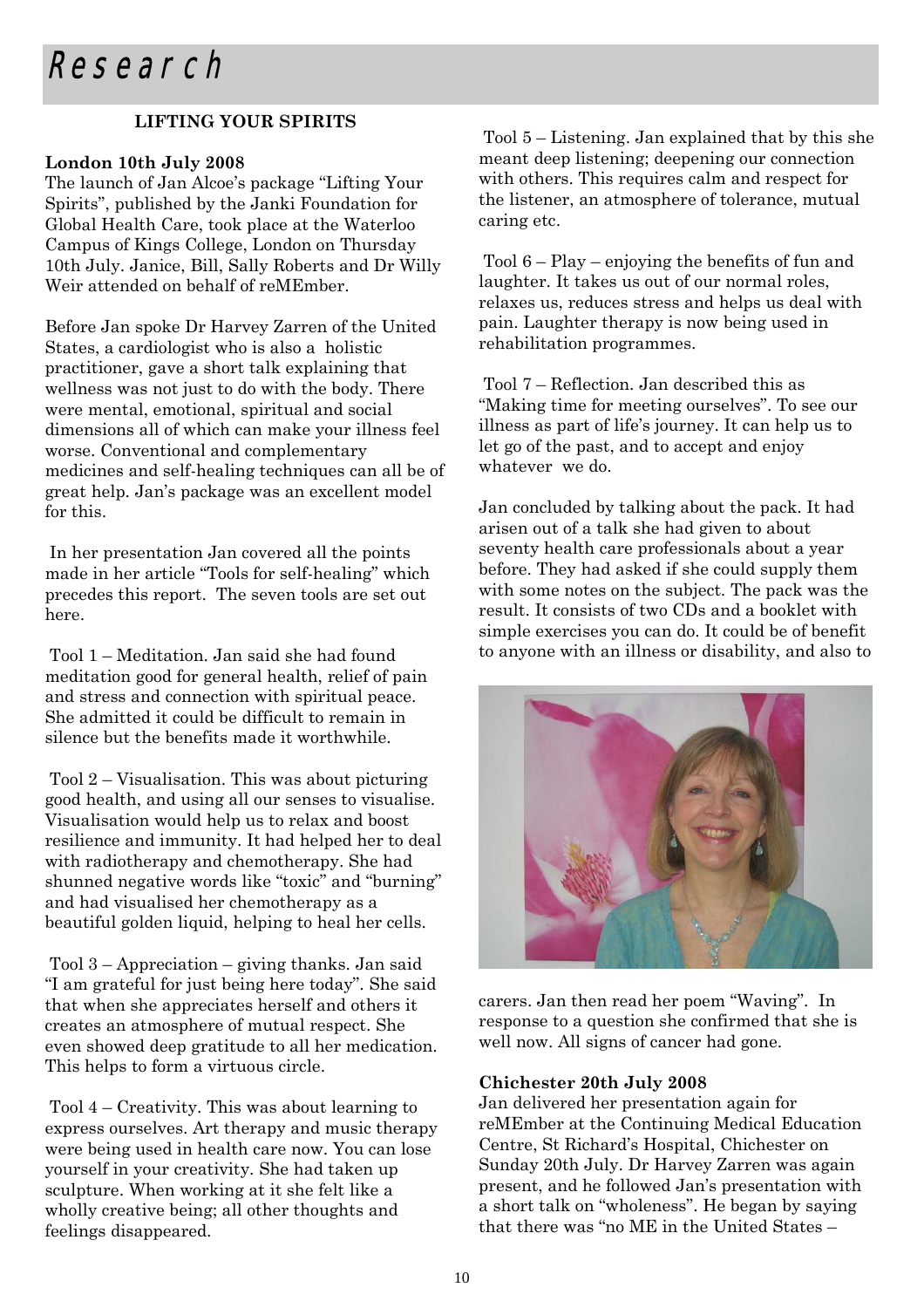### Research

because there you are given a diagnosis of either CFS or fibromyalgia". He explained that Jan had suffered from ME at one time but had recovered. She could find no trace of ME or cancer now. This, he believed, was due to her holistic approach.

Dr Zarren went on to say that all the bad feelings you get when ill – pain, troubled mind, emotional problems etc – are related. To combat them you need some energy, but CFS/ME/fibromyalgia leave you with not much energy. The holistic approach means making use of conventional and complementary/alternative therapies and selfhealing techniques, including correct nutrition. He ran heart disease and cancer support groups. They did well on correct nutrition. He said that those who take lots of drinks like coca cola and eat a lot of meat and dairy products will feel unwell. These foods can cause inflammation, he said, which can lead to blocked arteries and this causes pain, suffering and bad emotions to get worse. He recommended CFS/ME/fibromyalgia patients to try a mainly vegetarian diet and to cut out foods with flavouring additives such as monosodium glutamate (MSG). Try cutting out dairy and citrus products for a while and see if you feel any better – and then try putting them back to see if it makes a difference. He had found that this approach had an impact on most people.

#### **The Emerging Research**

Dr Zarren was followed by Dr Willie Weir who gave a re-run of the presentation he had given at Burgess Hill earlier this year on the research studies of Dr Jonathan Kerr. Dr Weir began by saying that he was first alerted to ME when he worked as a junior doctor at the London School of Tropical Medicine. There he saw patients who had been successfully treated for various tropical diseases, but they "didn't get better" – they were left with pain, nausea, fatigue etc. Conventional medicine's explanation was that the condition was psychosomatic. It had taken him many years to convince colleagues that it was a physical illness. Research by Dr Kerr and others was now unravelling the genetic nature of this illness.

#### **Dr Kerr's Observations on CFS/ME**

He describes it as a disease characterised by neuro-immune features and virus infection. The symptoms are unexplained fatigue lasting over six months, impaired memory and concentration, sore throat, tender lymphadenopathy, muscle pain, multi-joint pain without swelling or redness and unrefreshing sleep. Dr Weir emphasised that the symptoms need to be treated.

There is an estimated prevalence of 0.5% in the population and the illness is more common in females (3:1 or higher). Although it often follows a virus infection it can also follow bacterial infection or exposure to toxins, chemicals, pesticides or vaccination. It can also follow physical trauma such as a road accident or surgery. Studies of the pathogenesis of CFS/ME have shown a number of abnormalities. These include cytokine dysregulation, chronic immune activation, infection and abnormalities of the nervous, cardiovascular and endocrine systems. Studies with twins have shown there is a genetic predisposition. Dr Kerr's hypothesis, which his team is testing with their studies, is that although there are many different initial "insults", such as infection, they all lead to a few "common pathways" to CFS/ME. It is these pathways they are examining.

#### **Gene Expression**

Dr Weir explained that our bodies are made up of cellular units all containing genes inherited from our parents. Most of them are subject to a very tight control system which ensures that, for example, the thumb doesn't manufacture liver cells. However, immune system genes differ from the rest – they need to be able to change so that they can combat the different infections which may attack us. If we get measles, for example, the immune system will be activated, bring the disease to an end and, in most cases, ensure we don't get it again. The immune system then switches off.

But in the case of CFS/ME the immune system appears not to switch off. Dr Kerr's team has therefore been examining the activity of a number of genes, comparing those in CFS/ME patients with those in healthy control subjects. The results of one of his studies are shown in the chart on page 12. They clearly show that in the healthy controls the immune system has switched off, whereas in the CFS/ME patients it appears to have gone berserk! Dr Weir likened this to a riot squad which, having dealt with the troublemakers, did not know when to stop and carried on beating innocent bystanders!

 Dr Weir explained that Kerr's team had also looked at the clinical sub-groups of people with CFS/ME (eg those with mainly fatigue, those with mainly muscle pain) and had distinguished seven different genetic subtypes. They had found variations in subtypes in different geographic regions but the study samples were small and